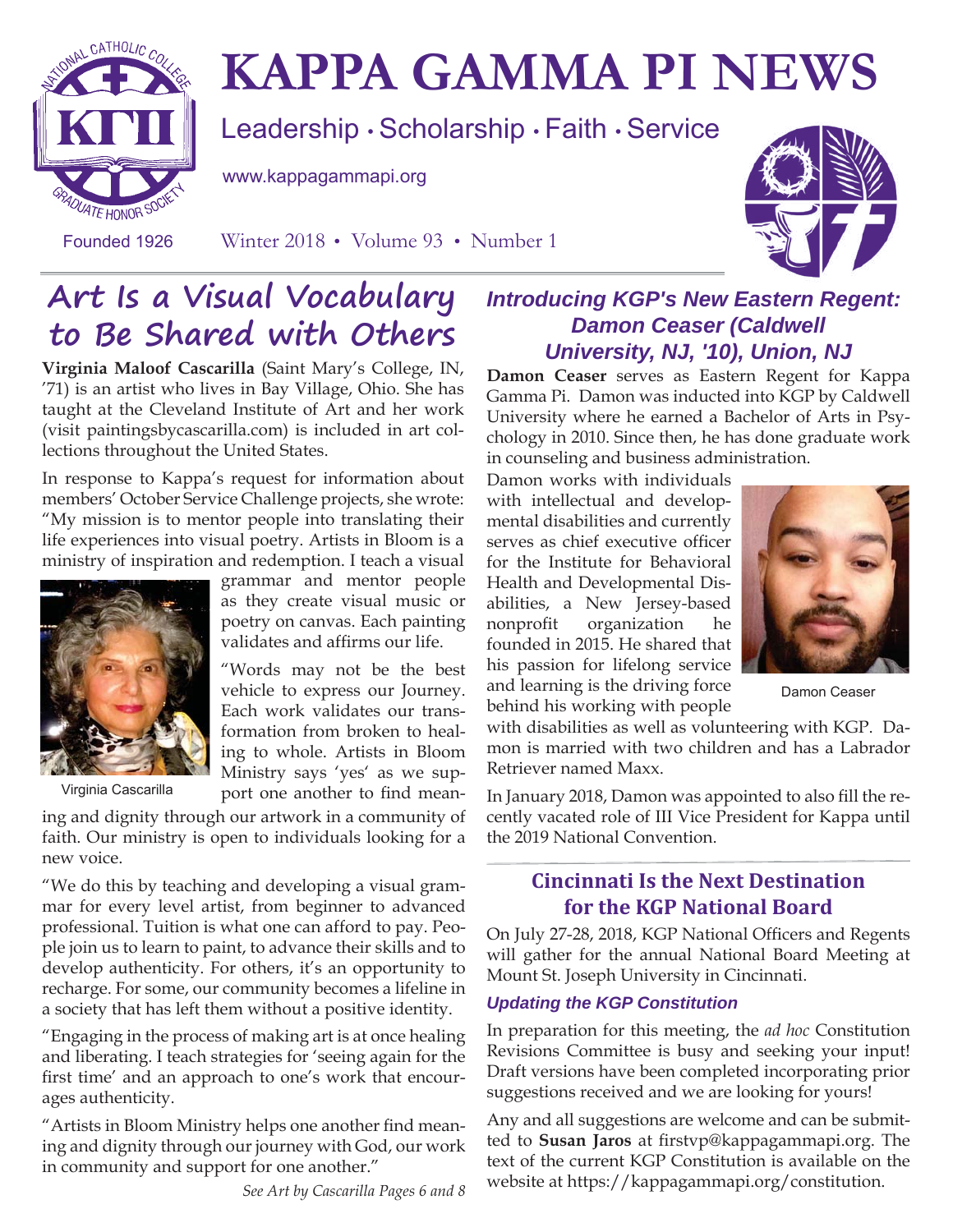## Embrace Kindness This Lent

### *From the Editor*

Since 2009, I have worked with second- and third-graders preparing for the sacraments of Reconciliation and First Eucharist in my parish, Saint Ignatius Loyola, in Sacramento, California.

For some of my students, our classes are the first time they have heard about Lent or thought about sin. Explaining that sin is an action that separates us from God is a difficult concept for seven- and eight-year-olds. If you ask them to name a sin they have committed, you may get blank stares. They can, however, immediately cite numerous examples of when someone was unkind to them, and when they themselves were guilty of being unkind.

Kindness is basic. It is instantly understood and relatable. A meme I have seen numerous times online urges:

Everyone you meet is fighting a battle you know nothing about. Be kind. Always.

## The Cornaro Corner

For the 2018 Cornaro Scholarship for Graduate Studies application, please go to our website at www.kappagammapi.org/cornaro-scholarship. A Frequently Asked Questions (FAQ) document is also available on this webpage.

### *Please note that the deadline for receiving applica*tions and letters of reference is April 20, 2018.

Exclusively for Kappas, the Cornaro Scholarship gives members the opportunity to advance their academic and professional careers with a scholarship towards a graduate or professional program. For 2018, one scholarship of \$7,500 will be awarded.

The success of this scholarship program depends on contributions by Kappas and friends. Since 1985, KGP has awarded \$231,520 in scholarships to 91 deserving Kappas!

All Cornaro Scholarship Fund contributions are tax deductible. Thank you to all who donate to the Cornaro Fund each year. We appreciate your generous support!



Lent is a time for getting back to basics: prayer, fasting and almsgiving. In the midst of our always-on, nonstop, instant-gratification world, it's a time of simplicity, purification and self-denial, of setting aside our distractions and diversions.

The second expression of love, in Saint Paul's great hymn to love in his First Letter to the Corinthians, is kindness. "Love is patient. Love is kind."

During Lent, we reflect on the depths of our sin, and work to repent, in order that we might find Christ's path back to life. Practicing acts of kindness can help lead us to love and back to the right path. Embrace kindness this Lent.

May God bless you!

### *Do we have your email address?*

If you have not been receiving emails from KGP, please send a quick email to **Judy Gelwicks**, KGP Membership Secretary, at membership@kappagammapi.org. Also, please be sure to add this email address as a contact in your



Address Book to ensure that messages from Kappa reach your inbox.

### **Want to Share Your Service Story?**

What volunteer efforts do you devote talent, passion and hours to?

KGP's national service projects are alleviating hunger, promoting literacy and caring for the environment but we invite you to share with other Kappas any volunteer endeavors you pursue. Please send us an email at service@kappagammapi.org or mail your information to the National Office.

We'll share more service stories in future *NEWS* issues and we encourage you to post notes about what you're doing on the Forum page when you visit our website at www.kappagammapi.org.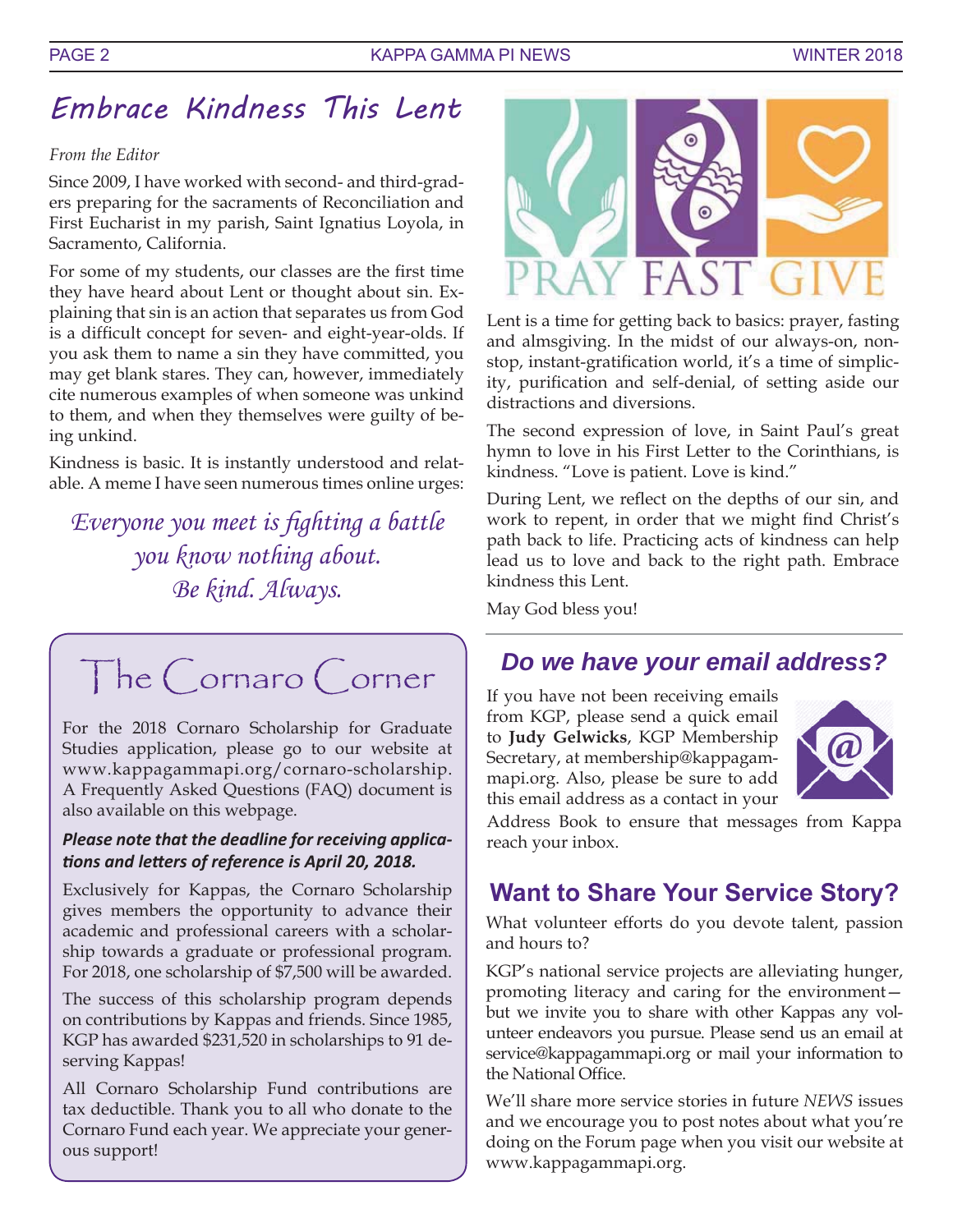### *From the National President* Setting the Stage for an Action-packed 2018

Greetings, Kappas!

I hope this message finds you well.

#### *A New Year and a Look at Where We Are*

With the change in our calendar year, I find this a fitting time to reevaluate the concept of direction in our lives. What is driving us? What is leading us? What is informing the decisions and choices that we make in our day-to-day activities? Where do we see ourselves? The questions continue…

Such questions apply to one's personal life as much as they do to our organization as a whole. They challenge us to stop and breathe. To draw ourselves away from the chaos and redefine purpose and mission. To recommit ourselves.

#### *Making Good Resolutions*

The tradition of making New Year's resolutions dates back to 153 B.C.—Google is a knowledgeable search engine! Further reading of a HuffPost article by Carolyn Gregoire informed me that, "only 8 percent of people actually keep their New Year's resolutions. … There are many reasons people can't stick to their resolutions. … Setting overly ambitious and restrictive goals … is one major cause of failure. While you might initially feel inspired and energized by setting blowout goals... the luster of these resolutions fades quickly when we realize how difficult they are to keep."

For a tradition that dates back to B.C., I find it discouraging that we haven't been more successful with mastering the practice of keeping our resolutions. Kappas, let's change this!

Instead of setting lofty goals this year, let's look to make a series of simple and attainable goals (or resolutions) to work on throughout the year. As I look to apply this mindset to serving as your National President, I think of our National Board and the work that we do. This year, I will challenge the Board to be a Board of action and a Board that furthers the ideals of Kappa Gamma Pi in all that we do. We will come together to share our talents and strengthen our connection with you as members and the relationships with our affiliates. We will identify what needs to be improved and pause to acknowledge accomplishments. We will meet deadlines, keep meetings and contribute our time willingly. We will all play our role and build each other up with supporting encouragement and energy.

#### *Playing Your Part as a Kappa*

Of you, I ask that you engage with other Kappas. I ask that you keep the National Office informed when you move, change jobs or experience other life events. I ask that you go back to your college or university and make connections with new Kappas. I ask that you plan to come to the 2019 Convention. I ask that you pay your dues and contribute to our Cornaro Scholarship Fund. I ask that you pray for the Board. I ask that you give back to your community with your time and talents. I ask that you act in kindness and love in all that you do.

Kappa Gamma Pi is a prestigious society full of amazing people. You are an amazing person capable of great things. Use this affirmation to motivate yourself into action. Make your own list of goals and brand this year a year of opportunity. Don't let minor setbacks or frustrations cause you to waiver from your path as you hold your National Board and yourself accountable to action.

Happy New Year, Kappas! 2018 is our year and I look forward to hearing from all of you as we grow together.

In Faith and Service,

**Katie Pease** St. Catherine University, St. Paul, MN, '10 Kappa Gamma Pi National President president@kappagammapi.org



## KGP Leadership Opportunity

We are searching for a Long Range Planning Chair to join our National Board. The Long Range Planning Committee provides oversight and guidance for the KGP National Office operation. LRP makes recommendations to the KGP National Board.

The LRP Chair is appointed by the National President. Three to five committee members are selected by the Chair in consultation with the National President. The committee meets twice annually with National Office staff. The National President serves as an *ex officio* member. Financial matters and National Office operations are the primary concerns addressed by this committee, together with public relations and strategic planning.

If you are interested in serving in this role, please contact Katie at president@kappagammapi.org.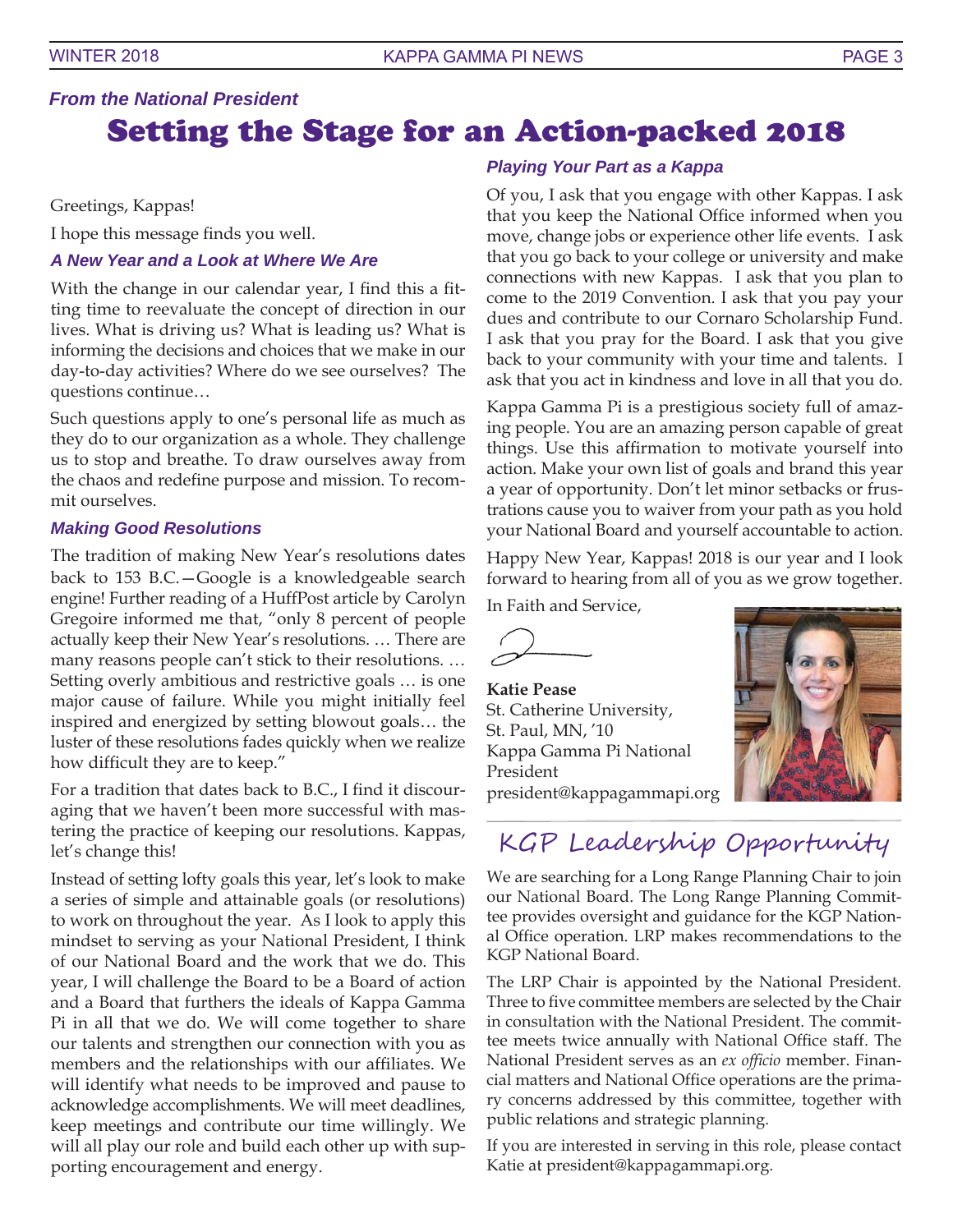## Honoring Archbishop Fulton Sheen: A Layperson's Work toward Canonization



Archbishop Fulton J. Sheen

by **Lo Anne Mayer** (Caldwell University, NJ, '84), former Board member of the Archbishop Fulton J. Sheen Foundation and President of the Advisory Council. Questions or comments? lamayer@msn.com

Archbishop Sheen celebrated Mass on a bitterly cold Ash Wednesday in 1974, at Christ the King Church in New Vernon, NJ. My mother invited me to go with her. I loved his

inspiring book, *The Life of Christ*, but hearing his sermon in person that evening was mesmerizing! We met briefly after Mass and Bishop Sheen asked me for my address so he could send gifts to our family. That was the beginning of our friendship, which included many conversations, visits and the baptism of our son, Michael, by Bishop Sheen at Corpus Christi Church in Chatham, NJ, on Sept. 1, 1975. As the mother of six children, our conversations would often turn to what our children were being taught in school and why the Second Vatican Council made so many changes. I thought our relationship ended December 13, 1979, when I attended his funeral at St. Patrick's Cathedral in New York City.

Little did I realize that our relationship would continue to this day. In the '80s, I was contacted by Lynn Knapp, who asked if I would be interested in working on the canonization of Archbishop Fulton Sheen. Enough time had passed since his death for me to reflect on all I had learned from Archbishop Sheen when he was alive. By then I knew he was more than a holy man. He was a saint! I enthusiastically agreed to work with Lynn for the next two years. Suddenly our endeavors were shut down. Disappointed, I went back to raising my children.

In 1999, I was contacted by Gregg Ladd, who was trying to get the canonization going. Gregg lived in Chicago, so most of our work was done on the phone until we had our first official meeting of the Archbishop Fulton Sheen Foundation at the Madison Hotel in Madison, NJ, in 2000. We met with Fr. Andrew J. Apostoli, C.F.R., the postulator, along with the Most Rev. Joseph N. Perry, Msgr. Richard Soseman, Msgr. Stanley L. Deptula and a dozen other laymen and women, including Joan Cunningham, Bishop Sheen's niece. Unlike most canonization endeavors, we had no order of nuns or priests to help with the details needed to promote a Cause. Most of us were laymen and women. All of us were convinced that our beloved Bishop was a saint!

The activity of the Sheen Foundation really began to function smoothly in 2002 with the help of the Most Rev. Daniel R. Jenky, C.S.C. Msgr. Soseman took depositions from those of us who knew Bishop Sheen and could testify about his holiness. Fr. Andrew began to give inspiring talks all over the country and on EWTN. My husband, Ray, and I helped him make his first video about the Cause in our living room. All of the books Bishop Sheen wrote were gathered with the help of the 55 Advisory Council members whom I recruited to help the Foundation spread the news about the Cause. These dedicated volunteers helped to raise awareness of the Cause and encourage people to pray for its success. Soon we realized that there were organizations like ours in other parts of the world. The Cause became a global endeavor!

Serving on the Board of the Archbishop Sheen Foundation was an honor and a privilege. It was also frustrating and exhausting. Everything Archbishop Sheen wrote, spoke or televised had to be found and investigated by the Sacred Congregation for Saints in Rome. Bishop Jenky often remarked, "If you want to be a saint, don't write." Archbishop Sheen wrote more than 60 books and countless periodicals and speeches. However, witnessing the grueling process the Church goes through to proclaim anyone a saint was awe-inspiring. We all worked very hard. Many members of the Archbishop Sheen Foundation suffered extreme personal suffering: Ray and I had a grandson diagnosed with autism and another one with neuroblastoma, not to mention the death of my mother and the death of our daughter. Clearly, the devil does not want this to happen!

Nevertheless, Archbishop Sheen was declared Servant of God in 2002 and Venerable in 2012. Our grandson received a blessing from Monsignor Hilary Franco at the tomb of Archbishop Sheen at St. Patrick's Cathedral in New York with the zuchetto and cross worn by our beloved Bishop. Graham was cured, we believe, by Archbisop Sheen's intercession. He is now 16 years old and recently took Fulton Sheen as his saint's name at his Confirmation. His sponsor was Monsignor Franco! Our family has been greatly blessed!

*See Archbishop Sheen Page 5* However, the Cause ground to a halt when Bishop Jenky demanded that the remains of Archbishop Sheen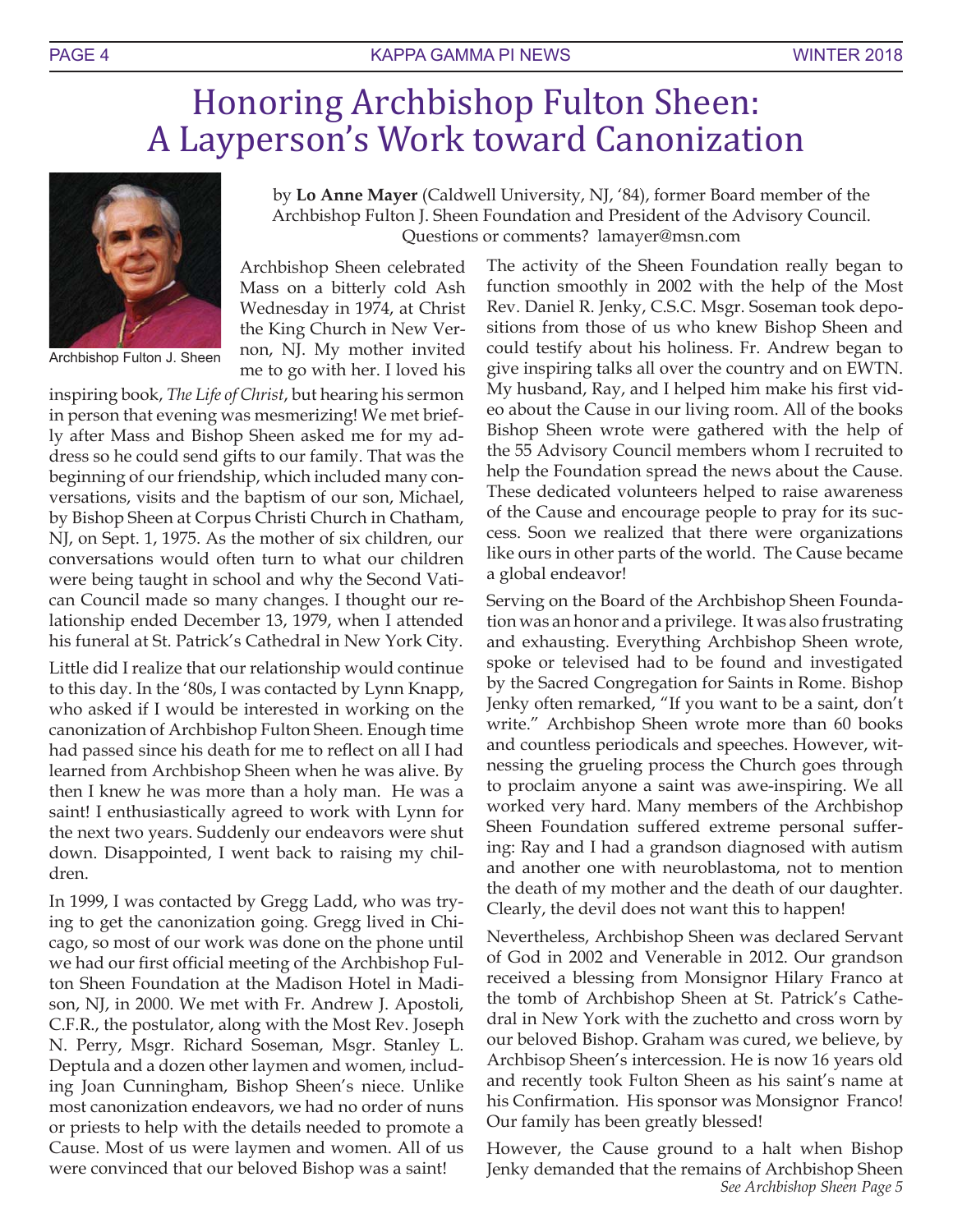

Archbishop Sheen, who served as national director in the U.S. of the Society for the Propagation of the Faith, on a mission trip to Africa.

be moved to his diocese of Peoria, Illinois. Cardinal Dolan declined. Archbishop Sheen's remains are still in St. Patrick's Cathedral, and the Cause is at a standstill. This is heartbreaking for those who worked on the Cause, and for the millions of people around the world who believe Archbishop Sheen should be canonized.

To this day, the Cause sits on the desk of the Sacred Canonization of Saints awaiting peace between these two clerics. People all over the world pray daily that Archbishop Sheen will be declared a saint. The world needs him to be declared a saint. His words are still prophetic. His work is still timely. His television shows from the '50s are still inspiring souls on EWTN. People who pray for his intercession are still receiving favors. His powerful intercession with God for health and healing is known by millions, myself included. Perhaps you have a favor that needs Archbishop Sheen's help. There were 12 "alleged miracles" that were evaluated to be sent to Rome before the final two were selected. Be assured of his intercession as you pray for his Cause.

### **Join millions in this daily prayer, written by Fr. Andrew J. Apostoli, C.F.R.**

*Heavenly Father, source of all holiness. You raise up within the Church of every age men and women who serve with heroic love and dedication. You have blessed Your Church through the life and ministry of your faithful servant, Archbishop Fulton J. Sheen. He has written and spoken well of your Divine Son, Jesus Christ, and was a true instrument of the Holy Spirit in touching the hearts of countless people. If it be according to Your Will, for the honor and glory of the Most Holy Trinity and for the salvation of souls, we ask You to move the Church to proclaim him a saint. We ask this prayer through Jesus Christ, our Lord. Amen*. *Imprimatur* Most Rev. Daniel R. Jenky, C.S.C.

## **Kappa Mail**



Thank you for your emails and notes on dues envelopes about your call to service and what your nomination to Kappa has meant to you.

**Judith Saeger** (Cardinal Stritch University, WI, '95), Mequon, WI: "It made me realize that serving others is very important; I felt honored to be recognized. I have done volunteer work at our church, including Family Promise for homeless families in our county."

**Geraldine Biggs McGrath** (Mount Saint Mary's University, CA, '51), Granada Hills, CA: "In 2014 I retired from 60 years of music ministry at St. John de la Salle Church in Granada Hills. The Kappa motto of Faith  $\&$ Service endures!"

**Patricia Shannon Jones** (Notre Dame of Maryland, MD, '00), Towson, MD: "As a result of my nomination, I keep my call as a servant leader in high regard. I minister to immigrants (both documented and undocumented), asylees, detainees and those facing deportation."

**Patricia Carstensen Bercher** (Mary Manse College, OH, '49), Toledo, OH: "Good friends. Cooperation in service projects. Inspiration."

**Marie DeMeester Meehan** (Saint Mary's College, IN, '55), Virginia Beach, VA: "I am very proud/humbled to have been nominated by my college, Saint Mary's, and have tried to live up to Kappa's principles. I taught for 31 years and raised five honorable, merciful, unselfish children who have tried to better the lives of others. (Respect life and the truth!)"

**Arlene Sakovich Wilkinson** (Salve Regina University, RI, '74), Fredericksburg, VA: "Service is embedded in my life. Recently 'retired,' I am now directing our church's Gardens Committee and enriching our parish with beautiful surroundings on nearly a city block. When not involved in that, I am a Eucharistic minister at a nearby hospital. I also love to quilt and share my creations with Project Linus as well as Prayers and Squares in my parish. Quilts and blankets together with the prayers bring much comfort to those who receive them and I am also touched by what this does for them."

**Lena L. Lucietto** (Dominican University, IL, '53), New Orleans, LA: "It has kept me centered on what matters in life—to think of others first and serve them in whatever way is possible."

To **Ruth A. Racine** (Mount Saint Mary's University, CA, '99), Roy, WA: Congratulations on your promotion to Lieutenant Colonel. We are happy to hear of your safe return from your deployment to Kuwait last year.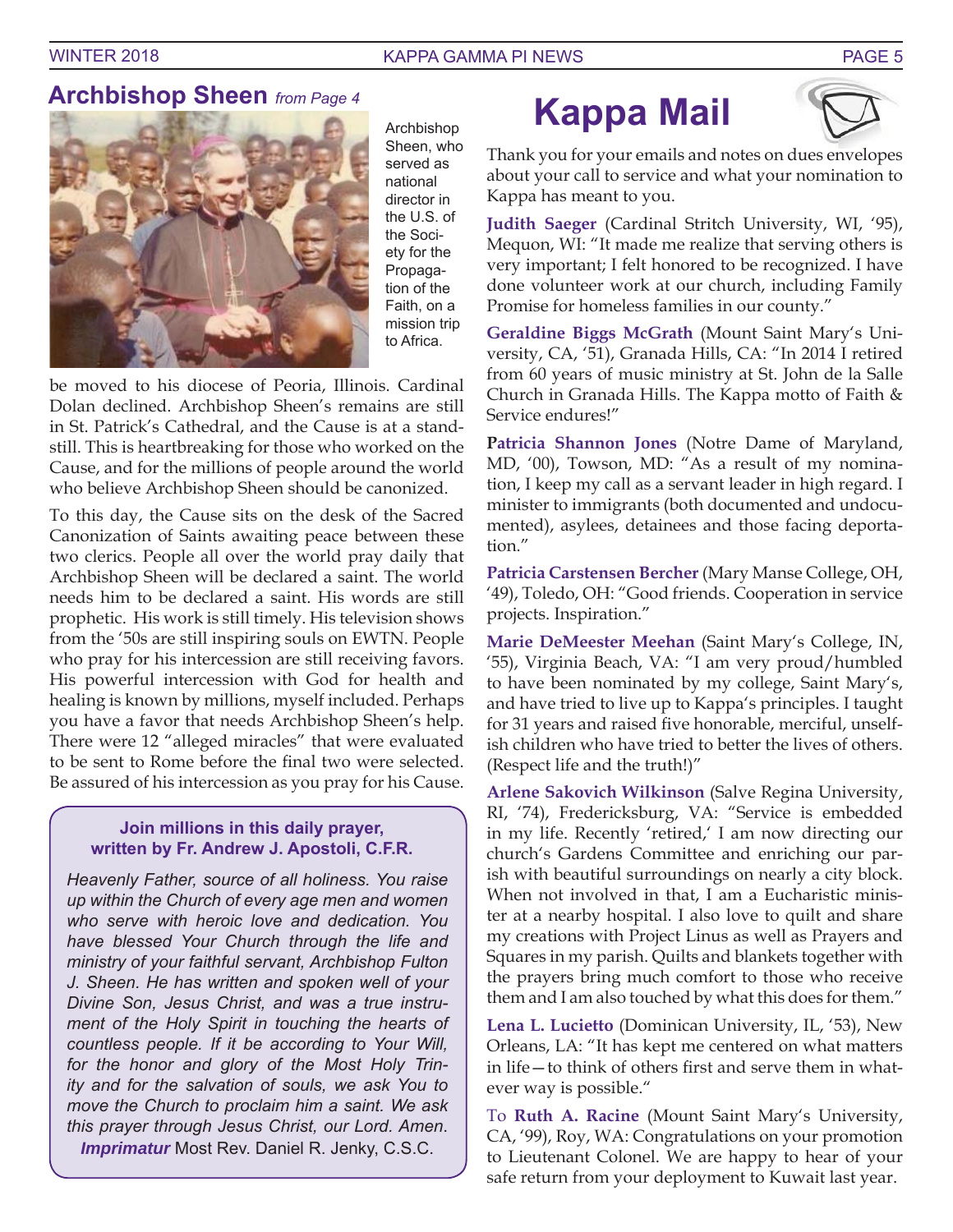### PAGE 6 KAPPA GAMMA PI NEWS WINTER 2018

### **Art by Cascarilla** *from Page 1*



Virginia Cascarilla contributes to Project ALS through her greeting card line, Nora's Collectible Cards. Manufactured and distributed from Ohio, profits from each holiday card go to help fund research for amyotrophic lateral sclerosis, also known as Lou Gehrig's disease. This painting was used by Project ALS for their 2017 holiday card.



"Most of us are unaware that our cultural conditioning, our perceptions, are influenced by the media today. We live and are immersed in the digital age. INSTANT EV-ERYTHING," wrote Virginia.

"We come to believe that everything is equally important. When one designs a canvas, it's important to know that the bottom of the canvas has more weight and therefore more significance in your painting.

"Where to place one's attention in a painting is similar to designing one's life. The edges of the canvas, like the edges of our lives, want less attention. This is a difficult concept for all of us. We've been conditioned to believe that we can have it all, all the time. We know this is false, but we do become disaffected when its truth is borne out in our lives. Knowing when to let go of false or insipid information is important in our paintings and in our spiritual/soul life." §

### **Wanted**: Your Stories and Photos!

Doing a service project? Having dinner with other Kappas? Going on vacation? Let us know! We invite members and chapters to send photos and share about their activities, gatherings and outings as Kappas.

**Susan Oser** (Madonna University, MI, '00), Westland, MI, Kappa's new Facebook administrator, and **Anne Dunlap-Kahren** (Holy Names University, CA, '88), Sacramento, CA, *NEWS* editor, welcome your submissions. Please email newseditor@kappagammapi.org.

### *A Few More Notes*

- We invite you to share a Lenten reflection for possible publication in the *NEWS* or on KGP's Facebook page. Please email your reflection to service@ kappagammapi.org.
- This is the time of year when most affiliates begin processing nominations for KGP. If you would like to serve as an affiliate liaison for Kappa, please reach out to thirdvp@kappagammapi.org.
- Last but not least, we invite members to consider sponsoring a Saint Catherine Medal at their *alma mater* or another Kappa affiliate nearby. Please contact kgp@kappagammapi.org for more information. Thank you!

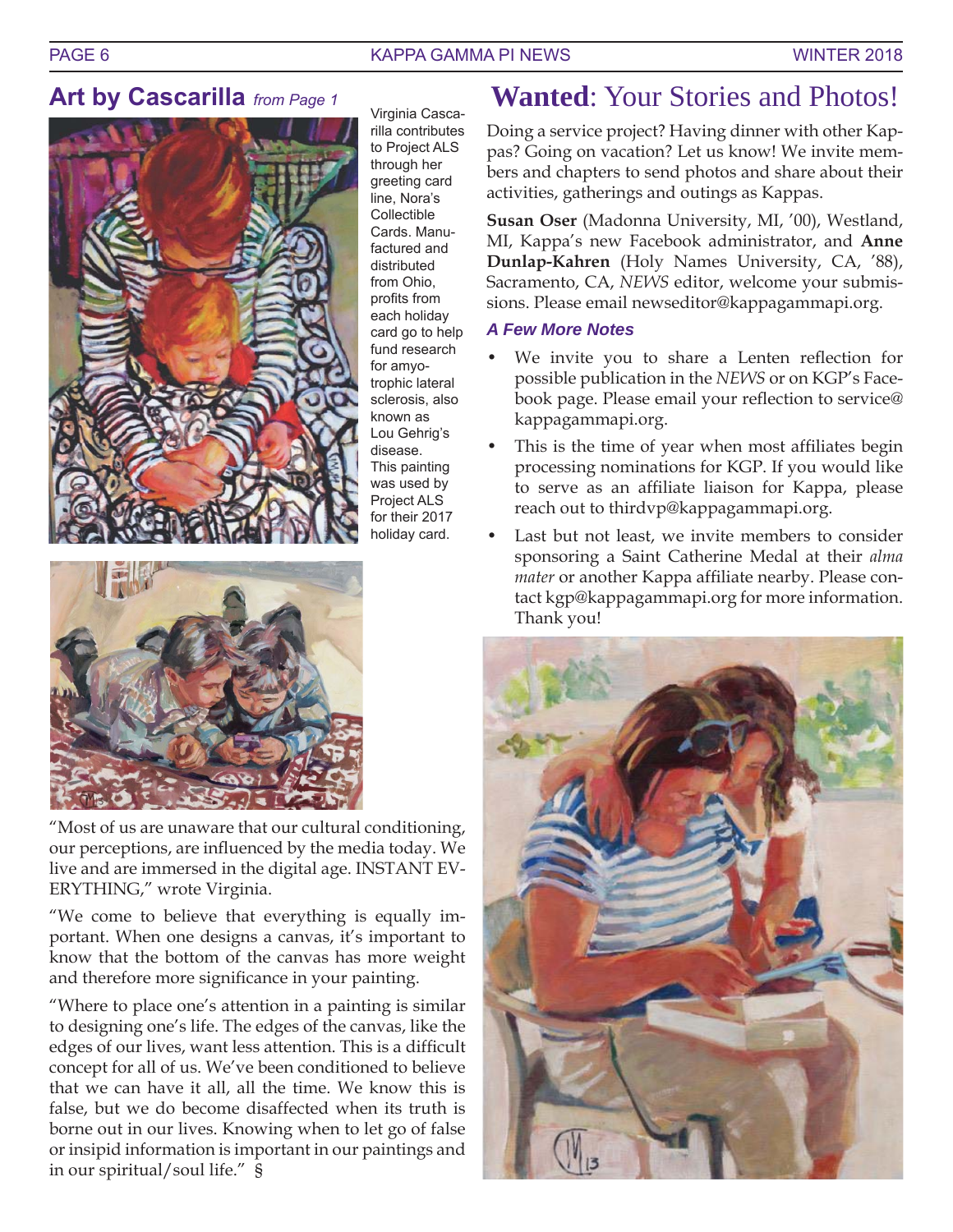#### WINTER 2018 THE RELEASE CONTROLLER WINTER 2018

### **San Francisco East Bay Chapter News**

San Francisco East Bay Kappas lunched together at Holy Names University in Oakland, CA, on January 27. Upcoming events for the chapter include a Lenten Day of Renewal on March 8 and a performance of *West Side Story* on April 22. At right, *L-R:* **Iris Leonard Davey** (Holy Names University '62) **Kathleen Gallagher Dunlap** (Holy Names '60) **Deborah Ferry** (Notre Dame de Namur University, CA, '89), **Betty Jean Bloom Hopkins** (Holy Names '61) and **Sheryl Springer** (Holy Names '99). *Photo courtesy of Deborah Ferry.*

## *Show Your Kappa Pride!*

The perfect gift for your favorite Kappa – or yourself! A custom online store has been designed for Kappa Gamma Pi.

Check out **www.greekgear.com/kappagammapi.html** to shop for apparel, mugs and backpacks with the KGP logo and look for more products and color options coming soon.



## **Contributions to Kappa Gamma Pi**

### **December 2017- January 2018**

*In memoriam ...*

Rita L. Bosh, mother of former National Board officer Teresa Bosh (Madonna University, MI, '94), Allen Park, MI

**Leslie W. Lessard**, husband of Sherry Martin Lessard (Seattle University, WA, '73), Eugene, OR

Your contribution in celebration of a special anniversary or jubilee or in memory of a deceased person is appreciated. Please send donations to the KGP National Office. A letter acknowledging your gift will be sent to the honoree or to the family of the deceased.



## **Reminder:**  *Have you paid your dues?*

The KGP national dues billing envelope was enclosed in the August/Sept *NEWS*, and our website now offers the convenience of paying your dues online.

**Thank you** to those who have already renewed their financial support for Kappawe appreciate your generosity!

We are especially **grateful** to the Kappa who made a \$5,000 gift to help us close our budget shortfall.

We also **appreciate** all those who have made gifts to support the Cornaro Scholarship Fund!

## Are You Moving?

Send address form to KAPPA GAMMA PI, 7250 Overcliff Rd., Cincinnati, OH 45233-1038 or email membership@kappagammapi.org

NAME

MEMBER NUMBER *(above name on printed address)* 

OLD ADDRESS

NEW ADDRESS

EMAIL ADDRESS

PREVIOUS NAME

ALMA MATER/CLASS YEAR

Kappa Gamma Pi does not share email addresses or sell its mailing list to any other organization or vendor.